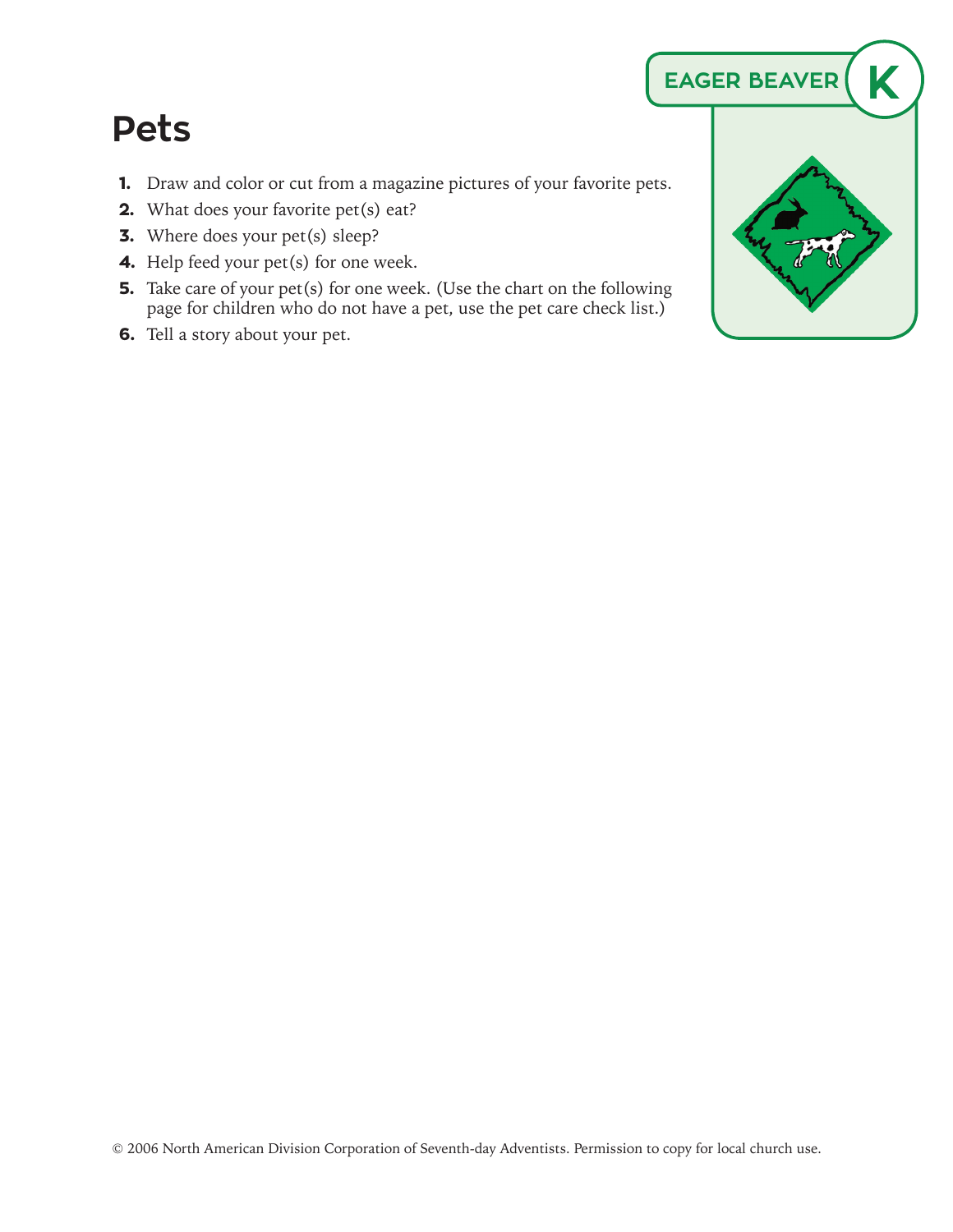Pet Chart **Pet Chart**

Name:

Date\_

Pet's Name:

|                               | Sunday                        | Monday | Tuesday | Wednesday                                                                           | Thursday | Friday | Saturday |
|-------------------------------|-------------------------------|--------|---------|-------------------------------------------------------------------------------------|----------|--------|----------|
| Grooming/<br>Brush            |                               |        |         |                                                                                     |          |        |          |
| Feed                          |                               |        |         |                                                                                     |          |        |          |
| Water                         |                               |        |         |                                                                                     |          |        |          |
| Exercise                      |                               |        |         |                                                                                     |          |        |          |
| Play                          |                               |        |         |                                                                                     |          |        |          |
| after your<br>Clean up<br>pet |                               |        |         |                                                                                     |          |        |          |
|                               | Place a check mark in the box |        |         | each day a task is done. When completed, sign and return to your Adventurer leader. |          |        |          |
| Parent/guardian               |                               |        |         | Date                                                                                |          |        |          |
|                               |                               |        |         |                                                                                     |          |        |          |

© 2006 North American Division Corporation of Seventh-day Adventists. Permission to copy for local church use. © 2006 North American Division Corporation of Seventh-day Adventists. Permission to copy for local church use.